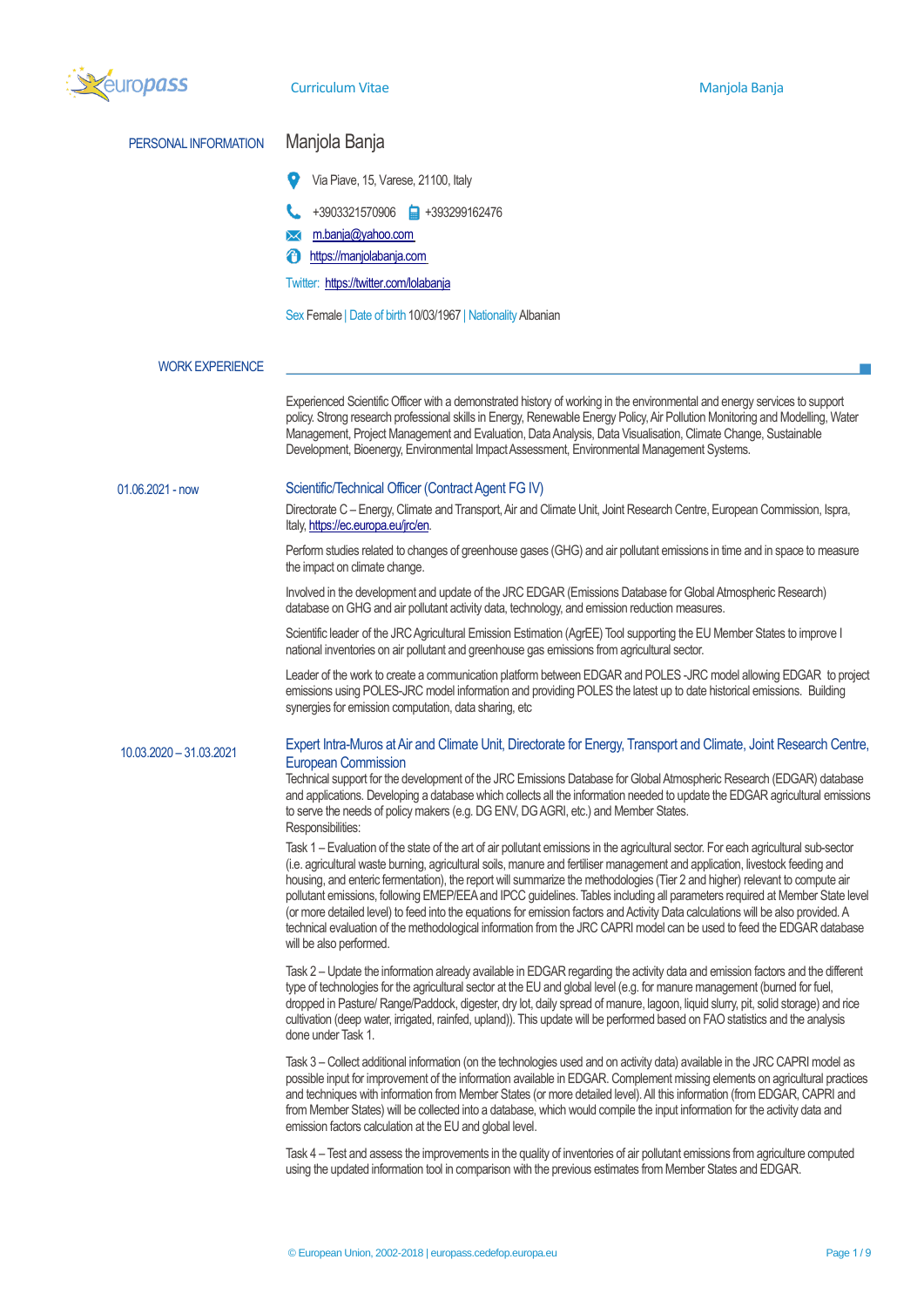

## Expert at HEAT GmbH

Market study on "Mitigation potential for heat pump and commercial refrigeration equipment in EnC countries – Ukraine case" - In the framework of the Heat GmbH project "Capacity Building for the Innovative Application of Energy-Efficient and Climate-Safe Technologies RACHP in Ukraine, Umweltbundesamt, German Federal Ministry for the Environment, Nature Conservation and Nuclear Safety.

- Responsible for the market study structure and the final edition of the study
- Responsible for data collection on heat pump market in EU and EnC countries having in focus Ukraine
- Writing the sections of the market study related to the
	- Country background.
	- Heating/Cooling demand drivers and gas usage in Ukraine
	- Legal and regulatory framework in EU and Ukraine related to renewable energy and energy efficiency
	- Heat pumps market in EU and Ukraine-progress and projections
	- Comparison of climate friendly and conventional heat pumps vs gas boilers
	- Development of mitigation scenarios up to 2050 on emission savings potential in Ukraine when introducing heat pumps
	- Development of scenarios up to 2050 on heat pump penetration in the Ukraine household stock

#### 14.06.2019 – 31.01.2020

07.02.2020 – 28.02.2020

### Expert at Air and Climate Unit, Directorate for Energy, Transport and Climate, Joint Research Centre, EC

Work Package "Air and Climate in Western Balkans" supports the process of accession of the Western Balkans Countries as envisaged in the EU strategy for the Western Balkans (COM (2018)65) and the Enlargement package (COM (2018) 450). Responsibilities:

- Analysis of the alignment of Western Balkans countries with EU environment and climate change *acquis*;
	- Design and drafting of a Science for Policy Report on the status of air quality, air pollutants emissions and GHG emissions in Western Balkans;
- Design and drafting of a Technical Report on Western Balkans countries profiles on the status of air quality and GHG emissions;
- Establishment of the database on air quality (concentrations) in six countries of Western Balkans: Albania, Kosovo, Serbia, Montenegro, North Macedonia and Bosnia & Herzegovina;
- Establishment of the database on air pollutants emissions in six countries of Western Balkans: Albania, Kosovo, Serbia, Montenegro, North Macedonia and Bosnia & Herzegovina;
- Establishment of the database on GHG emissions in six countries of Western Balkans: Albania, Kosovo, Serbia, Montenegro, North Macedonia and Bosnia & Herzegovina;
- Preparation of collections for publishing in JRC Data Catalogue and EU Open Data Portal
- 07.09.2018 31.10.2018

# Expert at Abcons Sh.p.k

Air quality legislation and air pollution background – Case study Korca (Albania) Air pollution dispersion modelling of combined cycle cogeneration power plant Korca (Albania) Responsibilities**:**

- Identify and point out relevant legal requirements (IFC/EU/Albanian) to be considered for placing and operation of the plant and its ancillaries; combine in a table format the maximum allowed levels for each of the air quality parameters in accordance with the relevant Standard (IFC/EU/Albanian);
- Describe the air quality conditions of the project area: expected (due to air contamination sources in the area) or based in air quality monitoring station results (if they occur in the project area).
- Confirm/change air quality parameters that will be measured and sampling/testing methodology toward national and international standards.
- Prepare a summary Evaluate/compare the measured results and air xercise results toward national and international standards (EU/IFC/IBRD), risks and mitigation measures/ recommendations;
- Determine air modelling methodology, including codes, standards, limits and finalize the methodology;
- Perform air pollutants dispersion modelling for the interested area;
- Prepare air modelling report and associated maps.

## 15.03.2015 – 15.03.2018 Scientific/Technical Officer (Contract Agent FG IV)

Directorate C – Energy, Climate and Transport, Energy Efficiency and Renewables Unit, Joint Research Centre, European Commission, Ispra, Ital[y, https://ec.europa.eu/jrc/en](https://ec.europa.eu/jrc/en)

- **E** Leader of work packages
	- 1. Monitoring Actual and Foreseeable Renewable Energy Deployment
	- 2. Bioenergy Assessment and Modelling
- . Responsible and contact point for a multi-dimensional energy database, which is transformed in an interactive tool and accessible for the public, the dedicated space in EU Science Hub -NREAPs and progress reports data portal-. <https://ec.europa.eu/jrc/en/scientific-tool/nreap-data-portal>
- . Responsible for (i) an integrated analysis in line with the EU long term energy and climate policy (ii) renewable energy deployment in the EU towards 2020 and 2030 targets; (iii) impact of this deployment to the greenhouse gas emissions; (iv)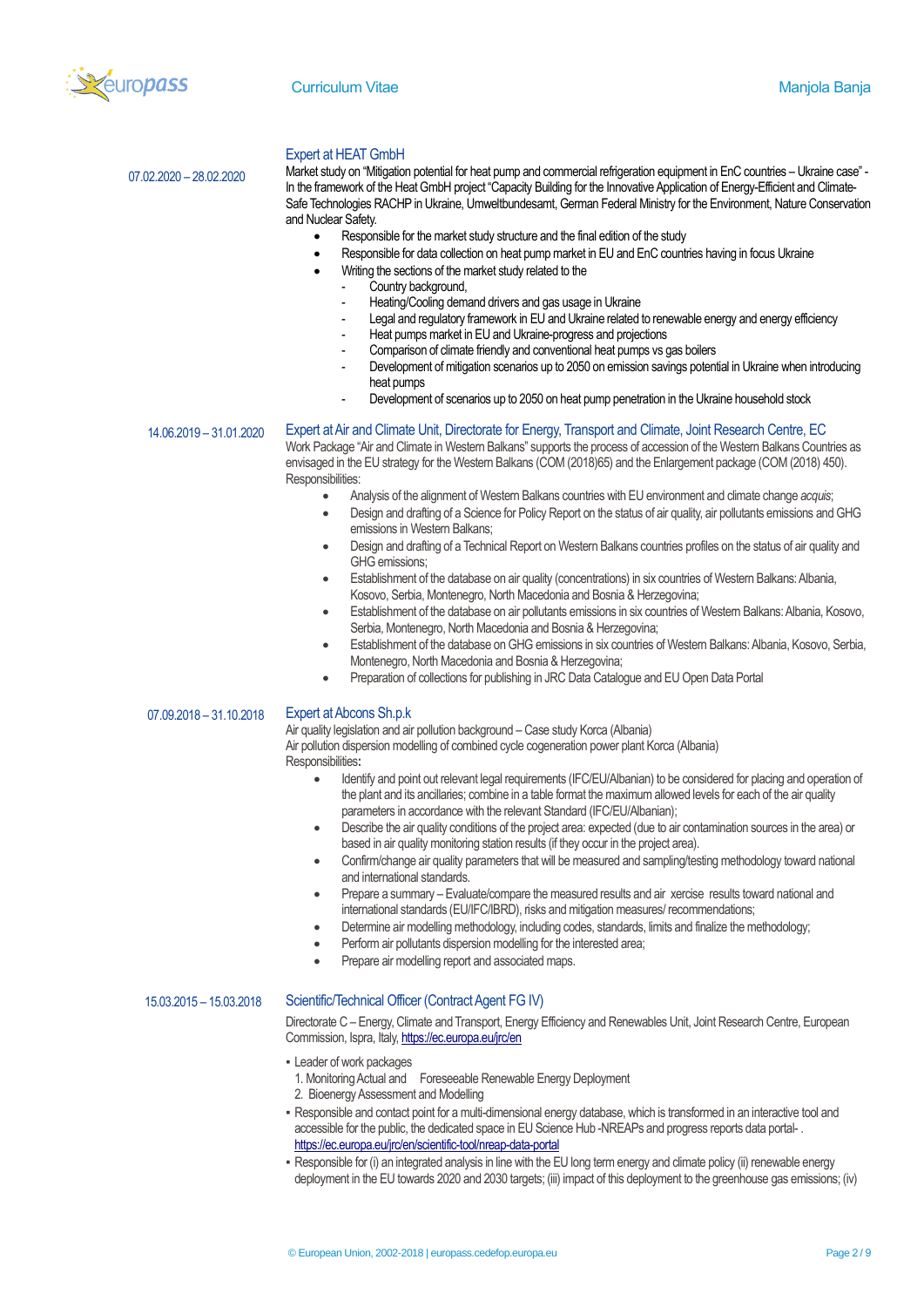

renewable energy regulatory and financial measures in place or planned, and (v) renewable energy policy developments within the Europe energy market.

- Supporting DG Energy on the impact assessment of bioenergy sustainability SWD (2014) 259 final and SWD (2016) 418 final in the process of Renewable Energy Directive recast.
- Representing JRC at the Energy Statistics Working Group (Eurostat).

## 01/05/2011–31/12/2014 Detached National Expert

Institute for Energy, Climate and Transport, Renewables and Energy Efficiency Unit, Joint Research Centre, European Commission, Ispra, Ital[y, https://ec.europa.eu/jrc/en](https://ec.europa.eu/jrc/en)

Assessment of legislations related to lifecycle of greenhouse gases of fuels in Europe, USA, Canada; Sustainability of bioenergy; Water and bioenergy; Analysis of EU and non-EU countries progress towards their 2020 targets/plans; Establishing a multidimensional renewable energy database; Part of JRC team supporting DG MARE on marine technologies and their potential in EU; Writing science for policy/technical reports, participation in conferences, workshops, training; representing JRC at the Energy Statistics Working Group (Eurostat).

## 01/01/2008–31/12/2014 Scientific Researcher

Polytechnic University, Tirana, Albania, Tirana (Albania)

Air and water pollution monitoring; Air pollution dispersion modelling (local distribution); Coordinator of national projects in the environment field; Writing scientific/technical reports/papers; Participating in conferences, workshops, training

#### 01/05/2003-31/12/2007 Deputy Director

Institute of Hydrometeorology, Academy of Sciences of Albania, Tirana (Albania)

Management of hydrometeorological activities, coordinator of national and international projects in the field of environment (air and water); Writing management/scientific/technical/evaluation reports; Representing nationally and internationally hydrometeorological activities; Participation in conferences, workshops.

# 01/09/1990–30/04/2003 Scientific Researcher

Institute of Hydrometeorology, Academy of Sciences of Albania, Tirana (Albania)

Air pollution monitoring and modelling; statistics analysis of meteorological elements and air pollutants time series; writing technical reports; participation in conferences and workshops.

| <b>EDUCATION</b>         |                                                                                                                                                                                                                                                                                                                                                                                                                                                                                                                                                                                                                                                                                                                                                                                                                                                                                                                                                            |
|--------------------------|------------------------------------------------------------------------------------------------------------------------------------------------------------------------------------------------------------------------------------------------------------------------------------------------------------------------------------------------------------------------------------------------------------------------------------------------------------------------------------------------------------------------------------------------------------------------------------------------------------------------------------------------------------------------------------------------------------------------------------------------------------------------------------------------------------------------------------------------------------------------------------------------------------------------------------------------------------|
| 01/01/2005-15/12/2008    | Doctor of Science in Atmospheric Physics<br>University of Tirana, Faculty of Natural Sciences, Tirana (Albania)<br>The influence of meteorological elements in air pollutants transport in atmosphere                                                                                                                                                                                                                                                                                                                                                                                                                                                                                                                                                                                                                                                                                                                                                      |
| 01/01/2002-20/12/2004    | <b>Master of Science</b><br>University of Tirana, Faculty of Natural Sciences, Tirana (Albania)<br>Instrumental Chemistry                                                                                                                                                                                                                                                                                                                                                                                                                                                                                                                                                                                                                                                                                                                                                                                                                                  |
| 01/09/1985 - 31/08/1990  | <b>Bachelor Diploma</b><br>University of Tirana, Faculty of Natural Sciences, Tirana (Albania)<br><b>Engineering Chemistry</b>                                                                                                                                                                                                                                                                                                                                                                                                                                                                                                                                                                                                                                                                                                                                                                                                                             |
| <b>MAIN ACHIEVEMENTS</b> | <b>Exablishment of the first Air Pollution Monitoring Network in Albania</b><br>• Deputy Director of Hydrometeorological Institute, Academy of Sciences of Albania<br>• Coordinator/Expert in National and International Projects<br>" Leader WPK "Monitoring Actual and Foreseeable Renewable Energy Deployment"<br>• Leader WPk "Bioenergy Assessment and Modeling"<br>" Contribution to WPk "Development of the European Energy Efficiency Platform"<br>■ Contribution to WPk "Nexus perspectives for the Mediterranean region and Africa".<br>• Contribution to JRC initiative to support Danube region<br>Leader author of JRC Science for Policy reports. (https://ec.europa.eu/jrc/en/publications-list/banja)<br>$\mathbf{r}$ . The contract of the contract of the contract of the contract of the contract of the contract of the contract of the contract of the contract of the contract of the contract of the contract of the contract of th |

- Author of the renewable energy data portal sourced from EU and non-EU countries reporting under existing Renewable Energy Directive and complemented with the latest data collected through the indicative SHARES Tool (Eurostat) [\(https://ec.europa.eu/jrc/en/scientific-tool/nreap-data-portal\)](https://ec.europa.eu/jrc/en/scientific-tool/nreap-data-portal)
- **NREAPs data set a[t JRC Data Catalogue](https://data.jrc.ec.europa.eu/dataset?sort=sort_criteria+desc&q=nreaps) and EU Open Data**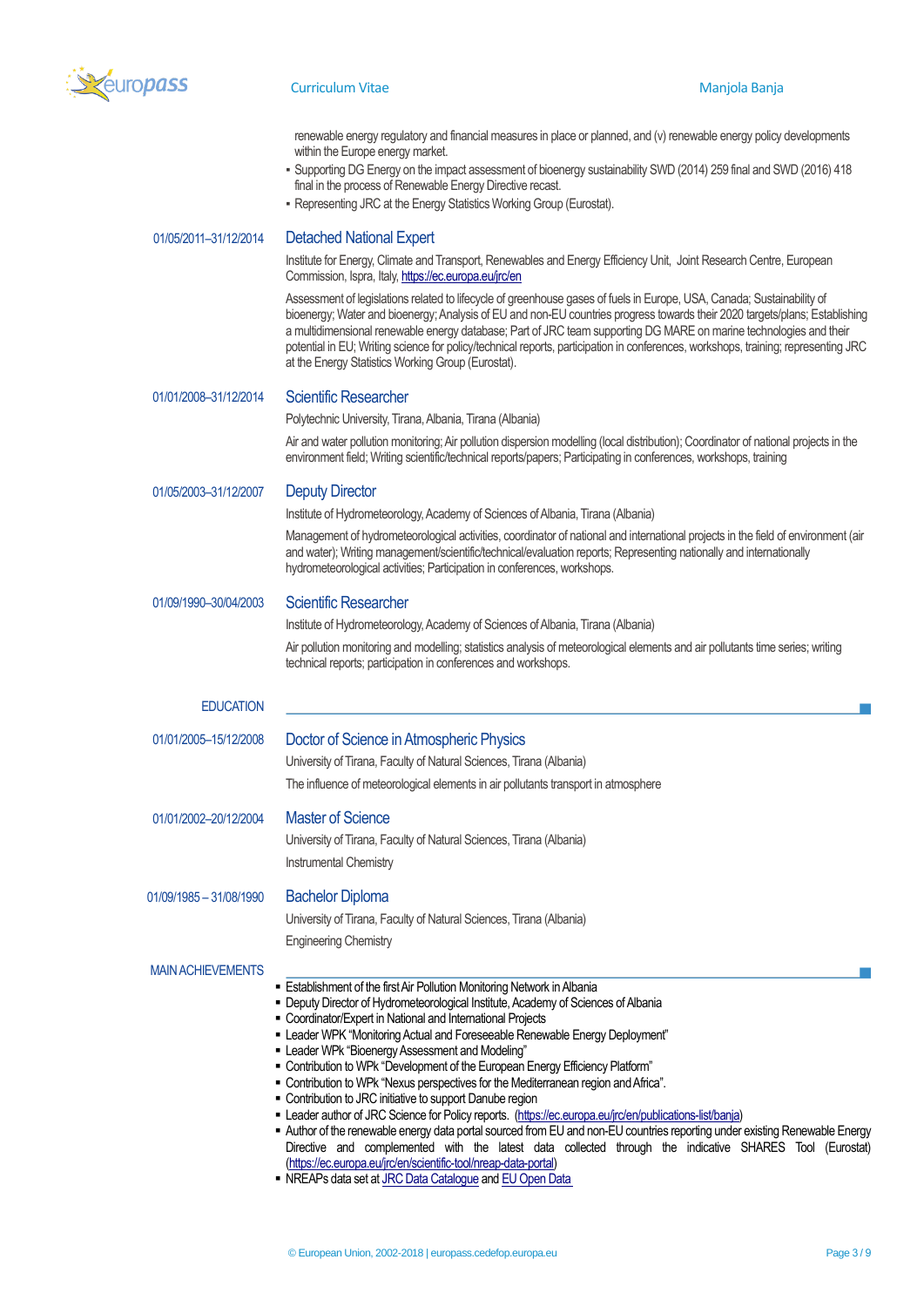

## **Curriculum Vitae Manjola Banja Banja Banja Banja Banja Banja Banja Banja Banja Banja Banja Banja Banja Banja B**

- Contribution to SWD (2016) 418 final on "Proposal for a Directive of the European Parliament and of the Council on the promotion of the use of energy from renewable sources (recast)" (Par[t ¼a](https://ec.europa.eu/energy/sites/ener/files/documents/1_en_impact_assessment_part1_v4_418.pdf)n[d 4/4\)](https://ec.europa.eu/transparency/regdoc/rep/10102/2016/EN/SWD-2016-418-F1-EN-MAIN-PART-4.PDF)
- Contribution t[o SWD \(2014\) 259 final](https://ec.europa.eu/energy/sites/ener/files/2014_biomass_state_of_play_.pdf) "State of play on the sustainability of solid and gaseous biomass used for electricity, heating and cooling in the EU"
- Contribution to EEA reports "Renewable Energy in Europe recent growth and knock-on effects", 2015-2017 editions.
- Contribution to REN21 2016-2019 editions "Renewable Global Status Report",
- Contribution to IRENA-IEA-REN21 "Renewable Energy Policies in a Time of Transition" paper (2018)
- **Expert Reviewer of REN21 "Asia and the Pacific Renewable Energy Status Report" (2019)**
- Expert Reviewer of "WGIII Contribution to the IPCC Sixth Assessment Report (AR6)" (January 2020)
	- **E** Reviewer at Energy Policy Journal (Certificate of Reviewing)
	- Reviewer of IRENA-IEA-REN21 report "Renewable Energy Policies in a Time of Transition: Heating and Cooling", (2020)

#### TRAINING / WORKSHOPS

- **.** Ambient Air Quality Expert Group Meeting The Implementation of the Directive in the Reduction of National Emissions of certain Air Pollutants, DG Environment, 11.02.2021, Oral Presentation, Virtual event
- JRC Virtual Training "Screening for High Emissions Reduction Potential on Air (SHERPA) tool for beginners", 24.11.2020
- Joint IRENA JRC Expert Workshop on "Benchmarking long-term scenario comparison studies for the clean energy transition", 10.09.2020, Virtual event
- Community of Practice "Composite Indicators and Scoreboards", 07-08 November 2019, Joint Research Centre, Ispra, Italy
- Training on "Composite Indicators and Scoreboards", 04-06 November 2019, Joint Research Centre, Ispra, Italy
- Workshop "Extreme events and energy transitions: tackling the challenges of climate change by integrating social and complex systems science", 23-27 September 2019, Joint Research Centre, Ispra, Italy
- Training on "Composite Indicators and Scoreboards", 05-07 November 2018, Joint Research Centre, Ispra, Italy
- . Meeting on "Energy Statistics Working Group", 08-09 November 2017, Eurostat (ESTAT 5), Luxembourg
- Training on "Application of decomposition analysis techniques to investigate energy consumption trends in Europe", 11-12 July 2016, Joint Research Centre, EC, Ispra, Italy
- Meeting on "Energy Statistics Working Group", 15-17 June 2016, Eurostat (ESTAT 5), Luxembourg
- European Statistical Advisory Committee (ESAC) workshop "Indicators: user requirements, methodological issues and communication challenges", 09-10 May 2016, Hague, Netherlands
- Meeting on "Energy Statistics Working Group", 02 March 2016, Eurostat (ESTAT 5), Luxembourg
- · Meeting on "Energy Statistics Working Group", 28 October 2015, Eurostat (ESTAT 5), Luxembourg
- Training on "INSPIRE Basics INSPIRE Utilisation", 10-11 September 2015, Joint Research Centre, EC, Ispra, Italy
- Meeting "Energy Statistics Working Group", 24-25 June 2015, Eurostat (ESTAT 5), Luxembourg
- Meeting on "Energy Statistics Working Group", 14 November 2014, Eurostat (ESTAT 5), Luxembourg
- Meeting on "Energy Statistics Working Group", 26-27 June 2014, Eurostat (ESTAT 5), Luxembourg
- Meeting on "Energy Statistics Working Group", 28 June 2013, Eurostat (ESTAT 5), Luxembourg
- Training on "Clear writing", 19-20 June 2013, Joint Research Centre, EC, Ispra, Italy
- Training on "Scientific writing", 07-08 March 2013, Joint Research Centre, EC, Ispra, Italy
- Workshop on "Assessment of the potential of pumped hydropower storage", 03-04 April 2012, SETIS, IET-Joint Research Centre, EC, Petten, Netherlands
- Training on "Introduction Linux", 17-18 October 2011, Joint Research Centre, EC, Ispra, Italy
- Training on "ArcGis Desktop", March 2011, Albania GIS DATA, Tirana, Albania
- Training on "The Community Multiscale Air Quality Modeling System CMAQ", 14-15 October 2010, CMAS Centre, University of North Carolina, USA
- Workshop on "Uncertainty in air pollution measurements", 15-17 September 2009, IES, Joint Research Centre, EC, Ispra, Italy
- Training on "Practical Air Dispersion Modelling", 12-14 November 2008, Trinity Consultants, Albany, USA
- Training on "International Research Program on EU project development and management", 07-11 July 2008, Academy of Sciences of Albania and Genardo Ltd., Tirana, Albania
- Training on "Measurement of uncertainty linked with ISO 17025" and "Quality control at analytical laboratories", 08-09 July 2008, Directorate of Accreditation of Albania, Tirana, Albania
- Workshop on "Air Pollution Management", 20-26 April 2008, SIDA, Bangkok, Thailand
- Workshop on "Legal and technical aspects of certified emission reduction (CERs) and carbon market transactions", 26 February 2008, Italian Ministry of Environment, Land and Sea / University of Siena Italy
- Workshop on "Air Quality Methods and Equipment's", 24 January 2008, EU Project "Strengthening of Environmental Monitoring in Albania" (StEMA), Tirana, Albania
- Training on ""Quality control/assurance of analytical analysis", 11-13 December 2007, EU Project "Strengthening of Environmental Monitoring in Albania" (StEMA), Tirana, Albania
- Workshop on "Environmental features and sustainable development of the Albanian and Apulia wetlands", 23-24 November 2007, Academy of Science of Albania/ University of Bari, Italy. Interreg IIIA Italy –Albania
- Workshop on "Intercomparison exercise on air quality", 07-12 October 2007, IES, JRC, EC, Ispra / WHO-Berlin, Essen, Germany
- . Training on "Modelling transport and transformation in the atmosphere (SMOKE, WRF and CAMx models)", 01-10 August 2007, NMHI-Bulgaria and CMAS-USA, Sofia, Bulgaria
- Training on "Air pollution management", 02 September-05 October 2007, SIDA and SMHI, Norrkoping, Sweden
- Workshop on "CARDS 2003 Program" Support for Standards, Certification and Accreditation in Albania" Europe Aid/120467/C/SV/AL", 24 April 2007, General Directory of Accreditation of Albania, Tirana, Albania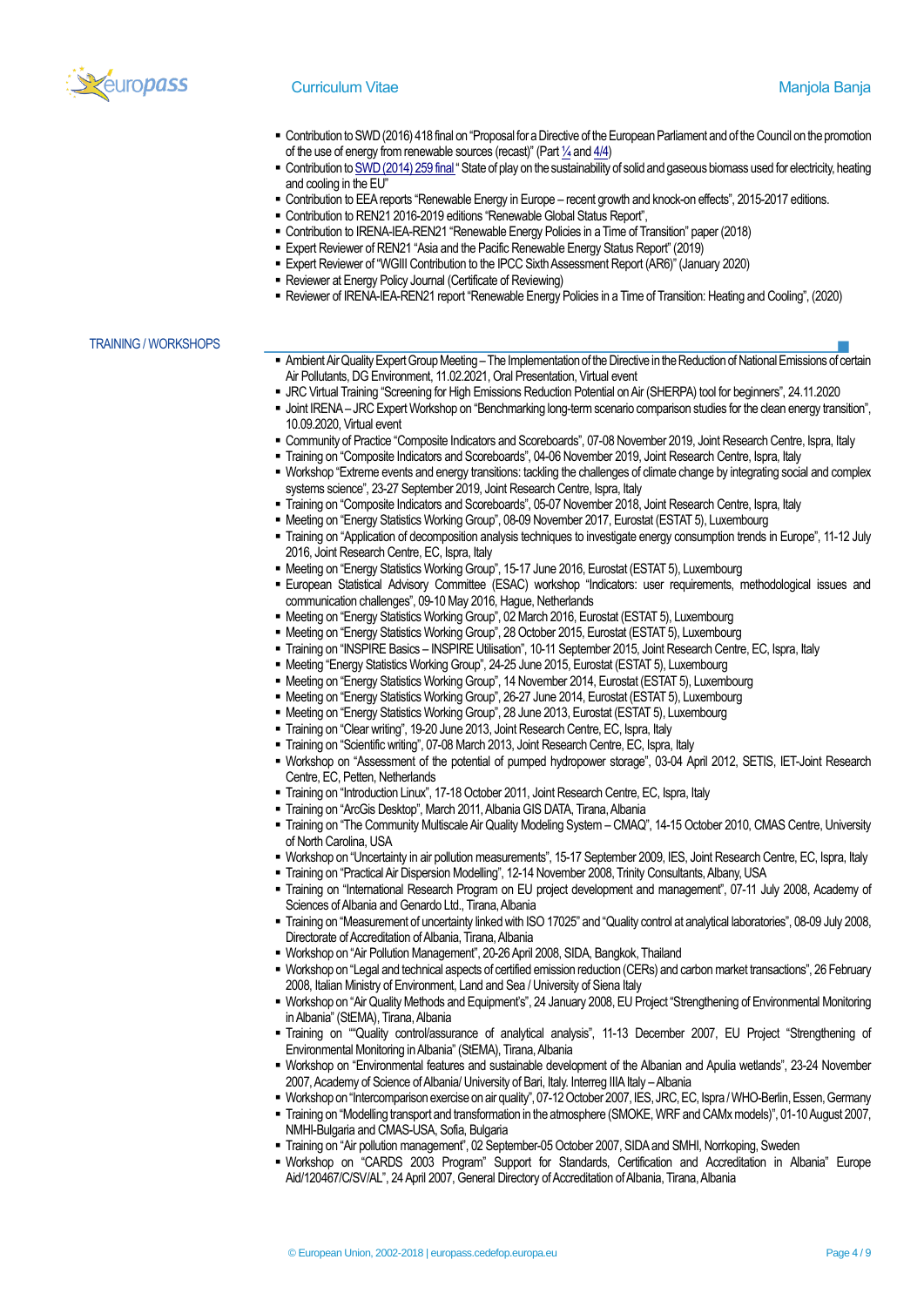

- Workshop on "DMCSEE (Drought Management Center for South Eastern Europe)", 17 April 2007, World Meteorological Organization (WMO), Tirana, Albania
- Training on "Ion-Chromatography", June 2006, EC / ISIC, Rogla, Slovenia
- Workshop on "Intercomparison xercise on air quality", 02-07 April 2006, World Health Organization, Langen, Germany
	- Workshop on "Key issues for sustainable management of transboundary aquifers in Mediterranean and in South Eastern Europe", 21-23 October 2004, INWEB/UNESCO-ISARM, Thessaloniki, Greece
	- Training on "Landscape integrity for sustainability in the coastal zone", 20-24 September 2004, ICS-UNIDO/ International Environment University of Malta, Gozo, Malta
	- NATO Advanced Research Workshop "Air pollution processes in regional scale"13-15 June 2002, Halkidiki, Greece
	- "On-Job training course in the field of air pollution monitoring", 20 September 15 October 1999, IMGW Poland
	- Training on "Background atmospheric composition monitoring", 11-15 October 1993, WMO/BERDI, Halkidiki, Greece
	- Training on "Monitoring and assessment of airborne pollution in Mediterranean", 09-18 February 1993, WMO/UNEP/ University of Malta, Valleta, Malta.

### PERSONAL SKILLS

| Other language(s)                  | <b>UNDERSTANDING</b>                                                                                                                                                                                                                                                                                                                                 |                | <b>SPEAKING</b>    |                   | <b>WRITING</b> |
|------------------------------------|------------------------------------------------------------------------------------------------------------------------------------------------------------------------------------------------------------------------------------------------------------------------------------------------------------------------------------------------------|----------------|--------------------|-------------------|----------------|
|                                    | Listening                                                                                                                                                                                                                                                                                                                                            | Reading        | Spoken interaction | Spoken production |                |
| English                            | C <sub>2</sub>                                                                                                                                                                                                                                                                                                                                       | C <sub>2</sub> | C <sub>2</sub>     | C <sub>2</sub>    | C <sub>2</sub> |
| Italian                            | C <sub>2</sub>                                                                                                                                                                                                                                                                                                                                       | C <sub>2</sub> | C <sub>2</sub>     | C <sub>2</sub>    | C <sub>2</sub> |
| German                             | <b>B1</b>                                                                                                                                                                                                                                                                                                                                            | <b>B1</b>      | <b>B1</b>          | <b>B1</b>         | <b>B1</b>      |
| French                             | A1                                                                                                                                                                                                                                                                                                                                                   | A1             | A1                 | A1                | A1             |
| <b>Communication skills</b>        | Very good written and verbal communication skills. I am confident and have professional speaking abilities and experience<br>through participation in many national and international activities. I have a good experience in writing papers, reports, briefings,<br>background papers, conference presentations, interservice groups consultations. |                |                    |                   |                |
| Organisational / managerial skills | Very good organisational and managerial skills gained during my long activity as researcher and manager. I have a<br>demonstrated ability to manage and organize a large set of projects and publications ensuring quantitative and analytical<br>excellence, and ability to explain complex technical issues for a more general policy audience.    |                |                    |                   |                |
| <b>Main skills</b>                 | Management and project coordination/evaluation activities<br>٠<br>Energy Policy (including renewables),<br>٠<br>Database management (Excel, Access, SQL),<br>٠<br>Data collection and statistical analysis (R, Stata, Matlab, Minitab, PCA, Multivariate analysis)),<br>٠                                                                            |                |                    |                   |                |

| Digital skills | <b>SELF-ASSESSMENT</b>                                  |                        |                        |                        |                        |
|----------------|---------------------------------------------------------|------------------------|------------------------|------------------------|------------------------|
|                | Information processing                                  | <b>Communication</b>   | Content creation       | <b>Safety</b>          | Problem solving        |
|                | <b>Proficient user</b>                                  | <b>Proficient user</b> | <b>Proficient user</b> | <b>Proficient user</b> | <b>Proficient user</b> |
|                | Levels: Basic user - Independent user - Proficient user |                        |                        |                        |                        |

Digital competences – [Self-assessment grid](http://europass.cedefop.europa.eu/en/resources/digital-competences)

Driving licence B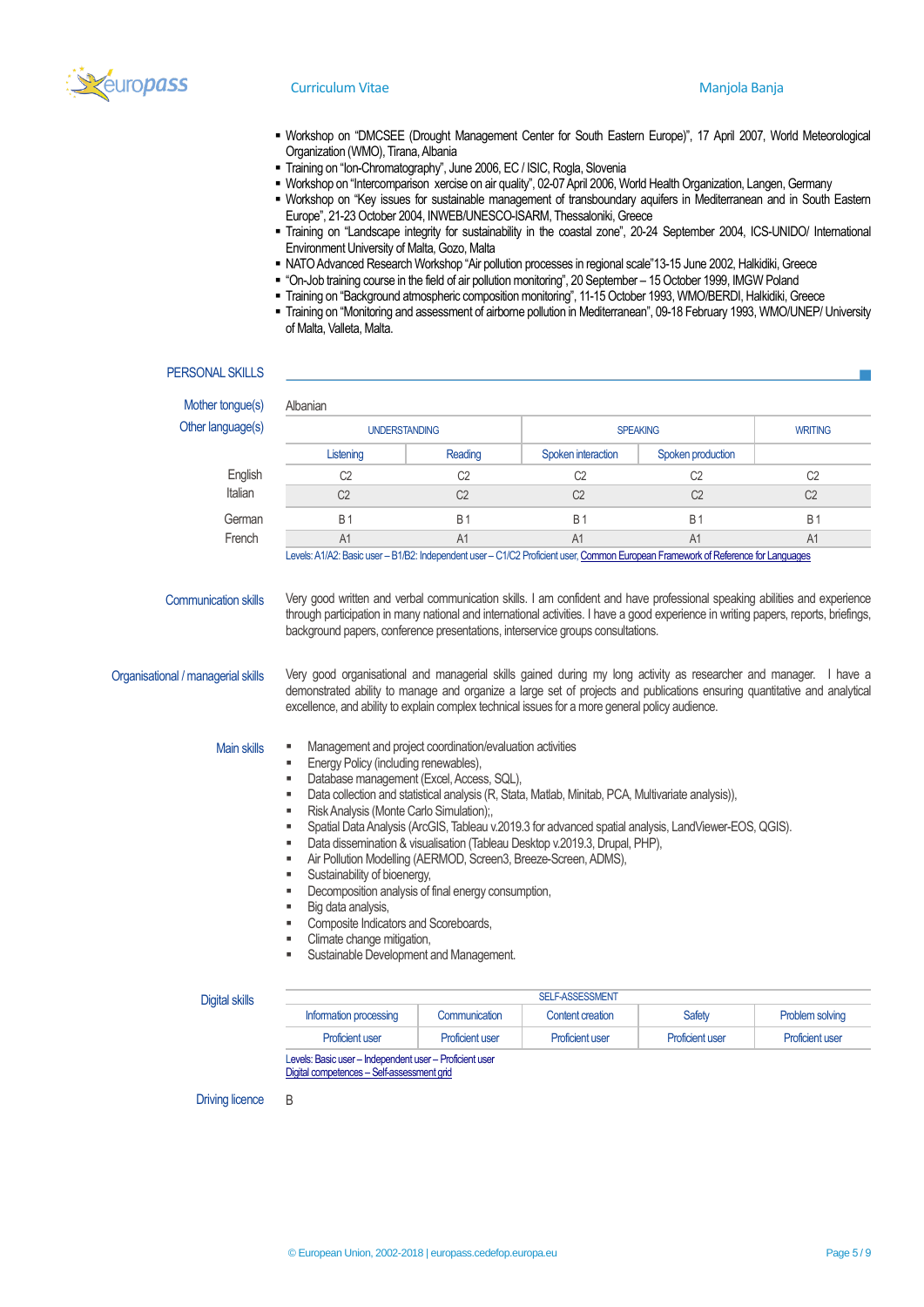

ADDITIONAL INFORMATION Main Publications

> ▪ **Support to the improvement of national air pollutant emissions inventories for the agricultural sector in Europe**, EUR 31015 EN, Publications Office of the European Union, Ispra, 2022, ISBN 978-92-76-49350-1, doi:10.2760/188866, JRC128653[, https://publications.jrc.ec.europa.eu/repository/handle/JRC128653](https://publications.jrc.ec.europa.eu/repository/handle/JRC128653)

▪ **GHG emissions of all countries**, EUR 30831 EN, Publication Office of the European Union, 2021, ISBN: 978-92-76- 41546-6, doi: 10.2760//73513, JRC126363[, https://publications.jrc.ec.europa.eu/repository/handle/JRC126363](https://publications.jrc.ec.europa.eu/repository/handle/JRC126363)

▪ **Biomass flows in the European Union: The EU Biomass Flows tool, version 2020,** EUR 30454 EN, Publications Office of the European Union, Luxembourg, 2020, ISBN 978-92-76-25378-5 (online), doi:10.2760/14342 (online), JRC122379 , <https://ec.europa.eu/jrc/en/publication/biomass-flows-european-union>

▪ **How can solid biomass contribute to the EU's renewable energy targets in 2020, 2030 and what are the GHG drivers and safeguards in energy- and forestry sectors?** 2020, Renewable Energy Journal, Vol.165, Part 1, (peer review), co-author[, https://www.sciencedirect.com/science/article/pii/S0960148120317900#!](https://www.sciencedirect.com/science/article/pii/S0960148120317900)

▪ **Methodological overview on the calculation of air pollutant and greenhouse gas emissions from agricultural activities**, EUR 30338 EN, Publications Office of the European Union, Luxembourg, 2020, ISBN 978-92-76-21415-1 (online), doi:10.2760/240 (online), JRC121579[, https://publications.jrc.ec.europa.eu/repository/bitstream/JRC121579/kjna30338enn.pdf](https://publications.jrc.ec.europa.eu/repository/bitstream/JRC121579/kjna30338enn.pdf) ▪ **How are the EU Member States contributing to the biomass target for EU's renewable energy consumption and environmental impact?,** doi: 10.5071/28thEUBCE2020-4CO.10.3, 28th European Biomass Conference & Exhibition,

Marseille, France, 2020[, http://www.etaflorence.it/proceedings](http://www.etaflorence.it/proceedings) ▪ **Market study on mitigation potential for heat pump and commercial refrigeration equipment in Ukraine**, 2020, HEAT

GmbH, Umwelt Bundesamt, Refrigeration Association of Ukraine[, http://ref.org.ua/upload/iblock/420/Ukraine-Market-](http://ref.org.ua/upload/iblock/420/Ukraine-Market-Study_Heat-pumps-and-refrigeration.pdf)[Study\\_Heat-pumps-and-refrigeration.pdf](http://ref.org.ua/upload/iblock/420/Ukraine-Market-Study_Heat-pumps-and-refrigeration.pdf)

▪ **Status of air pollutants and greenhouse gases in the Western Balkans- Benchmarking the accession process progress on environment,** EUR 30113 EN, Publications Office of the European Union, 2020, ISBN 978-92-76-16860-7, doi:10.2760/48321, JRC118679,

[https://publications.jrc.ec.europa.eu/repository/bitstream/JRC118679/air\\_qualityghg\\_western\\_balkans\\_online.pdf](https://publications.jrc.ec.europa.eu/repository/bitstream/JRC118679/air_qualityghg_western_balkans_online.pdf)

▪ **Support for biogas in the EU electricity sector – a comparative analysis**, 2019, Biomass and Bioenergy Journal, Vol. 128 (peer review), (leader coauth.)[, https://www.sciencedirect.com/science/article/pii/S0961953419302624#ack0010](https://www.sciencedirect.com/science/article/pii/S0961953419302624#ack0010)

▪ **Biomass for energy in the EU – the support framework**, 2019, Energy Policy Journal Vol. 131, pp.215-228, (peer review), (Leader coauth), https://www.sciencedirect.com/science/article/pii/S0301421519302873#qs1

▪ **Role of national fossil fuel comparators in the nominal emission savings through bioenergy under the RED- case study in six EU countries, 2019** –Accepted as Visual Presentation at EUBCE 2019

<http://programme.eubce.com/abstract.php?idabs=15927&idses=859&idtopic=22> (Leader coauth)

▪ **Resource Efficiency and GHG Emissions of Wood Product Cascading & Bioenergy in the European Union, 2019** – Accepted as Oral Presentation at EUBCE 2019,

<http://programme.eubce.com/abstract.php?idabs=15922&idses=898&idtopic=27> (coauth)

▪ **An analysis of capacity market mechanism for solar photovoltaics in France**, 2019, Peer Review, International Journal of Smart Grid- ijSmartGrid, Vol. 3, No 1. March 2019[, https://www.ijsmartgrid.org/index.php/ijsmartgridnew/article/view/36/pdf](https://www.ijsmartgrid.org/index.php/ijsmartgridnew/article/view/36/pdf)  (Leader coauth).

▪ **How can solid biomass contribute to the EU's renewable energy targets in 2020, 2030 and what are the GHG drivers and safeguards in energy- and forestry sectors?** 2019, submitted for publication at Renewable Energy Journal (peer review), (coauth), Abstract available at https://manjolabanja.com/publications.

▪ **Support for solar photovoltaics in France: a shift towards capacity market mechanism**, 2018, Peer Review paper, Oral presentation at 7<sup>th</sup> International Conference on Renewable Energy Research and Applications, 14-17 October 2018, Paris, France, (Leader coauth). Abstract available a[t https://manjolabanja.com.](https://manjolabanja.com/) Paper available at <https://ieeexplore.ieee.org/document/8566800>

▪ **Support schemes and measures enabling the use of biomass for energy in the EU**, 2018, In: European Biomass Conference and Exhibition, 14-17 May 2018, Copenhagen, Denmark, ISSN 0973-0826, JRC108922 <http://programme.eubce.com/2018/B/PDF/BOA.pdf>(Leader coauth)

▪ **Renewables in the EU: an overview of support schemes and measures**, 2017, Publication Office of European Commission, May 2018, ISBN 978-92-79-79361-5, doi:10.2760/521847, (Leader coauth).

[https://publications.europa.eu/en/publication-detail/-/publication/83d9ab2f-647d-11e8-ab9c-01aa75ed71a1/language](https://publications.europa.eu/en/publication-detail/-/publication/83d9ab2f-647d-11e8-ab9c-01aa75ed71a1/language-en/format-PDF)[en/format-PDF](https://publications.europa.eu/en/publication-detail/-/publication/83d9ab2f-647d-11e8-ab9c-01aa75ed71a1/language-en/format-PDF)

▪ **Biomass flows in the European Union - The Sankey biomass diagram towards a cross-set integration of biomass**. 2017, Publication Office of European Commission, 978-92-79-68047-2, doi: 10.2760/352412, (co-author)

▪ **Renewables in the EU: the support framework towards a single energy market** - EUR 29100 EN,, Publication Office of the European Union, Luxembourg, 2017, ISBN 978-92-79-79362-2, doi:10.2760/69943, JRC 110415,

[https://ec.europa.eu/jrc/en/publication/eur-scientific-and-technical-research-reports/renewables-eu-support-framework-towards](https://ec.europa.eu/jrc/en/publication/eur-scientific-and-technical-research-reports/renewables-eu-support-framework-towards-single-energy-market-eu-countries-reporting-under)[single-energy-market-eu-countries-reporting-under](https://ec.europa.eu/jrc/en/publication/eur-scientific-and-technical-research-reports/renewables-eu-support-framework-towards-single-energy-market-eu-countries-reporting-under) (Leader coauth)

▪ **Water-Energy-Food nexus interactions assessment: Renewable energy sources to support water access and quality in West Africa,** Publication Office of European Commission, 2018, EUR 29196 EN, ISBN 978-92-79-84034-0, doi:10.2760/1796., [https://ec.europa.eu/jrc/en/publication/water-energy-food-nexus-interactions-assessment-renewable](https://ec.europa.eu/jrc/en/publication/water-energy-food-nexus-interactions-assessment-renewable-energy-sources-support-water-access-and)[energy-sources-support-water-access-and](https://ec.europa.eu/jrc/en/publication/water-energy-food-nexus-interactions-assessment-renewable-energy-sources-support-water-access-and) (coauth)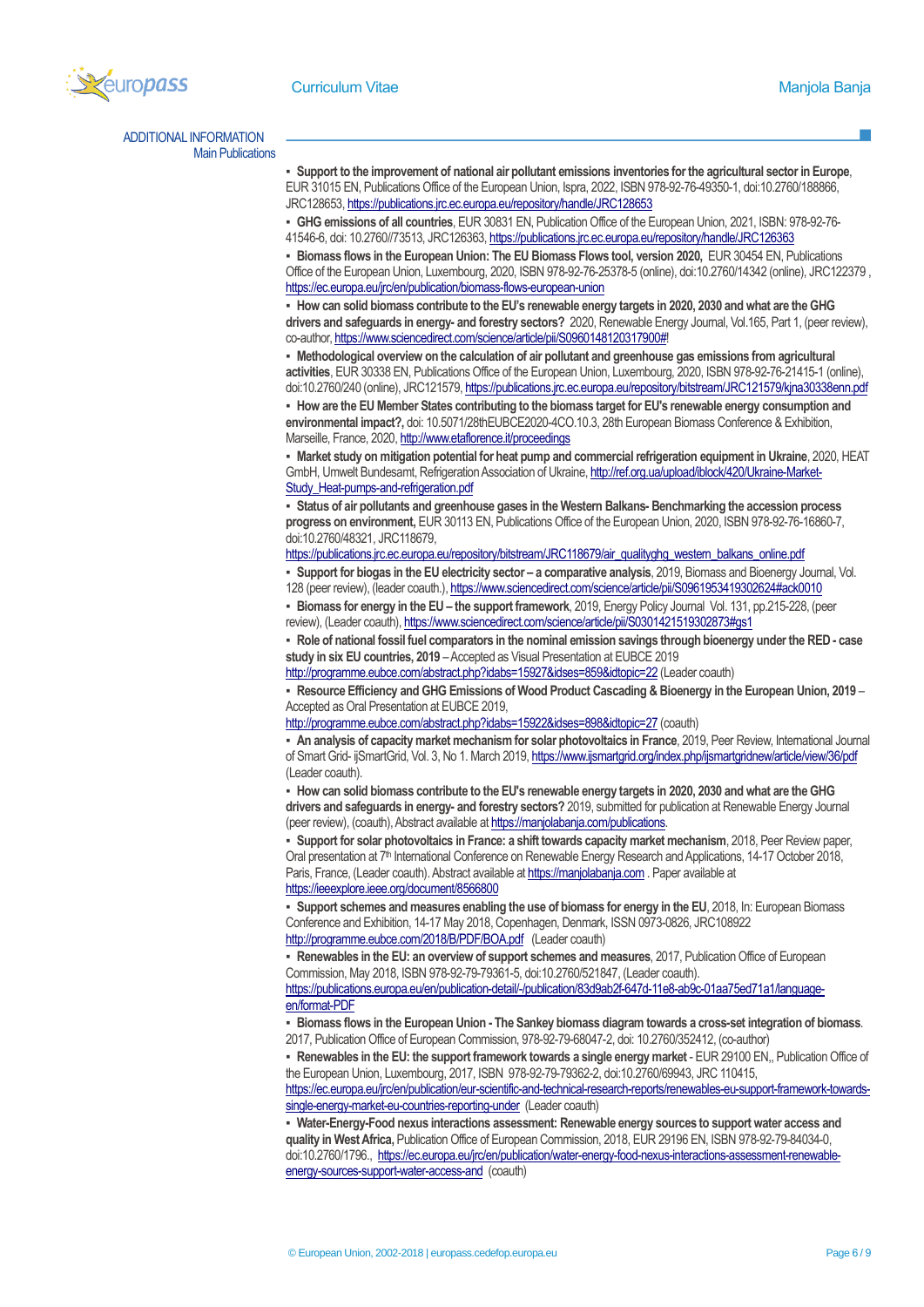

▪ **Renewable technologies in the EU electricity sector: trends and projections -Analysis in the framework of the EU 2030 climate and energy strategy**", EUR 28897 EN, Publications Office of the European Union, Luxembourg, 2017, ISBN 978-92-79-76903-0; doi:10.2760/733769, JRC109254[, https://ec.europa.eu/jrc/en/publication/eur-scientific-and-technical](https://ec.europa.eu/jrc/en/publication/eur-scientific-and-technical-research-reports/renewable-technologies-eu-electricity-sector-trends-and-projections-analysis-framework-eu)[research-reports/renewable-technologies-eu-electricity-sector-trends-and-projections-analysis-framework-eu](https://ec.europa.eu/jrc/en/publication/eur-scientific-and-technical-research-reports/renewable-technologies-eu-electricity-sector-trends-and-projections-analysis-framework-eu) (Leader coauth).

▪ **Mitigating Climate Change: renewables in the EU - Cutting greenhouse gas emissions through renewables - Volume 2**, EUR 28677 EN, Publications Office of the European Union, Luxembourg, 2017, ISBN 978-92-79-70479-6, doi:10.2760/6520, JRC10682[6 https://ec.europa.eu/jrc/en/publication/eur-scientific-and-technical-research-reports/mitigating](https://ec.europa.eu/jrc/en/publication/eur-scientific-and-technical-research-reports/mitigating-climatechange-renewables-eu-cutting-greenhouse-gas-emissions-through-renewables)[climatechange-renewables-eu-cutting-greenhouse-gas-emissions-through-renewables](https://ec.europa.eu/jrc/en/publication/eur-scientific-and-technical-research-reports/mitigating-climatechange-renewables-eu-cutting-greenhouse-gas-emissions-through-renewables) ( Leader coauth)

**Renewable energy deployment in the European Union – Volume 3, 2016 – Report EUR 28512 EN, Directorate C:** Energy, Transport and Climate, Joint Research Centre, European Commission[, https://ec.europa.eu/jrc/en/publication/eur](https://ec.europa.eu/jrc/en/publication/eur-scientific-and-technical-research-reports/renewable-energydeployment-european-union-renewable-energy-european-union-further-renewable)[scientific-and-technical-research-reports/renewable-energydeployment-european-union-renewable-energy-european-union](https://ec.europa.eu/jrc/en/publication/eur-scientific-and-technical-research-reports/renewable-energydeployment-european-union-renewable-energy-european-union-further-renewable)[further-renewable](https://ec.europa.eu/jrc/en/publication/eur-scientific-and-technical-research-reports/renewable-energydeployment-european-union-renewable-energy-european-union-further-renewable) (Leader coauth)

▪ **Sustainable energy in the Danube region as an integral part of EU 2020 strategy** – 2016, Report 27730 EN, Directorate C: Energy, Transport and Climate, Joint Research Centre, European Commission. [https://ec.europa.eu/jrc/en/publication/eur-scientific-and-technical-research-reports/sustainable-energy-danube-region-integral-](https://ec.europa.eu/jrc/en/publication/eur-scientific-and-technical-research-reports/sustainable-energy-danube-region-integral-part-eu-2020-strategy-analysis-nreaps-neeaps-and)

[part-eu-2020-strategy-analysis-nreaps-neeaps-and](https://ec.europa.eu/jrc/en/publication/eur-scientific-and-technical-research-reports/sustainable-energy-danube-region-integral-part-eu-2020-strategy-analysis-nreaps-neeaps-and) ( Leader coauth)

▪ **Renewable energy technologies/sources path within EU 2020 strategy**, 2015, Report 27447 EN, Institute for Energy and Transport, Joint Research Centre, European Commission[, https://ec.europa.eu/jrc/en/publication/eur-scientific-and](https://ec.europa.eu/jrc/en/publication/eur-scientific-and-technical-research-reports/renewable-energytechnologiessources-path-within-eu-2020-strategy)[technical-research-reports/renewable-energytechnologiessources-path-within-eu-2020-strategy](https://ec.europa.eu/jrc/en/publication/eur-scientific-and-technical-research-reports/renewable-energytechnologiessources-path-within-eu-2020-strategy) (Leader coauth)

▪ **Renewable Energy in Europe for Climate Change Mitigation - GHG emission savings due to renewable energy (2009-2012)**", 2015, Report EUR 27253 EN, Institute for Energy and Transport, Joint Research Centre, European Commission[, https://ec.europa.eu/jrc/en/publication/eur-scientific-and-technical-research-reports/renewable-energyeuropean](https://ec.europa.eu/jrc/en/publication/eur-scientific-and-technical-research-reports/renewable-energyeuropean-union-climate-change-mitigation-greenhouse-gas-emission-savings)[union-climate-change-mitigation-greenhouse-gas-emission-savings](https://ec.europa.eu/jrc/en/publication/eur-scientific-and-technical-research-reports/renewable-energyeuropean-union-climate-change-mitigation-greenhouse-gas-emission-savings) (Leader coauth)

**• Renewable energy policy framework and bioenergy contribution in the European Union - An overview from National Renewable Energy Action Plans and Progress Reports**, Renewable and Sustainable Energy Reviews, Volume 51, November 2015, Pages 969–985[, http://www.sciencedirect.com/science/article/pii/S1364032115006346](http://www.sciencedirect.com/science/article/pii/S1364032115006346) ( coauth)

▪ **Renewable Energy Progress in EU 27 (2005-2020),** Report 26481 EN, Institute for Energy and Transport, Joint Research Centre, European Commission, [https://ec.europa.eu/jrc/en/publication/eur-scientific-and-technical-research](https://ec.europa.eu/jrc/en/publication/eur-scientific-and-technical-research-reports/renewable-energy-progress-eu-27-2005-2020)[reports/renewable-energy-progress-eu-27-2005-2020](https://ec.europa.eu/jrc/en/publication/eur-scientific-and-technical-research-reports/renewable-energy-progress-eu-27-2005-2020) (Leader coauth)

Snapshots of renewable energy development in European Union. Status in 2010 and progress in comparison with **NREAPs**, Report 26338 EN, Institute for Energy and Transport, Joint Research Centre, European Commission, [https://ec.europa.eu/jrc/en/publication/eur-scientific-and-technical-research-reports/snapshots-renewable-energy](https://ec.europa.eu/jrc/en/publication/eur-scientific-and-technical-research-reports/snapshots-renewable-energy-developments-european-union-status-2010-and-progress-comparison)[developments-european-union-status-2010-and-progress-comparison](https://ec.europa.eu/jrc/en/publication/eur-scientific-and-technical-research-reports/snapshots-renewable-energy-developments-european-union-status-2010-and-progress-comparison) (coauth)

▪ **Renewable Energy Development in EU 27 (2009-2010)**, Report 26166 EN, Institute for Energy and Transport, Joint Research Centre, European Commission, [https://ec.europa.eu/jrc/en/publication/eur-scientific-and-technical-research](https://ec.europa.eu/jrc/en/publication/eur-scientific-and-technical-research-reports/renewable-energy-development-eu-27-2009-2010)[reports/renewable-energy-development-eu-27-2009-2010](https://ec.europa.eu/jrc/en/publication/eur-scientific-and-technical-research-reports/renewable-energy-development-eu-27-2009-2010) (Leader coauth)

▪ **Renewable Energy Snapshots 2013**, Report 26006 EN, Institute for Energy and Transport, Joint Research Centre, European Commission, [https://ec.europa.eu/jrc/en/publication/eur-scientific-and-technical-research-reports/renewable-energy](https://ec.europa.eu/jrc/en/publication/eur-scientific-and-technical-research-reports/renewable-energy-snapshot-2013)[snapshot-2013](https://ec.europa.eu/jrc/en/publication/eur-scientific-and-technical-research-reports/renewable-energy-snapshot-2013) (coauth)

▪ **Possible Impact of 2020 Bioenergy Targets on European Union Land Use. A Scenario based Assessment from National Renewable Energy Action Plans Proposals**, Renewable and Sustainable Energy Reviews 18 (2013), pp. 595– 606 (peer review)<http://publications.jrc.ec.europa.eu/repository/handle/111111111/26992> (coauth)

▪ **Bioenergy and Water**, 2013, Report EUR 26160 EN, Institute for Energy and Transport, Joint Research Centre, European Commission[, https://ec.europa.eu/jrc/en/publication/eur-scientific-and-technical-research-reports/bioenergy-and-water](https://ec.europa.eu/jrc/en/publication/eur-scientific-and-technical-research-reports/bioenergy-and-water)  (coauth)

▪ **Review of Technical Assessment of National Renewable Action Plans**, Report 25757 EN, Institute for Energy and Transport, Joint Research Centre, European Commission, [https://publications.europa.eu/en/publication-detail/-](https://publications.europa.eu/en/publication-detail/-/publication/168969c8-f293-45d3-9c55-e927efdd4a68) [/publication/168969c8-f293-45d3-9c55-e927efdd4a68](https://publications.europa.eu/en/publication-detail/-/publication/168969c8-f293-45d3-9c55-e927efdd4a68) (Leader coauth)

▪ **Renewable Energy Snapshots 2012**, Report EUR 25756 EN, Institute for Energy and Transport, Joint Research Centre, European Commission[, https://ec.europa.eu/jrc/en/publication/eur-scientific-and-technical-research-reports/renewable-energy](https://ec.europa.eu/jrc/en/publication/eur-scientific-and-technical-research-reports/renewable-energy-snapshots-2012)[snapshots-2012](https://ec.europa.eu/jrc/en/publication/eur-scientific-and-technical-research-reports/renewable-energy-snapshots-2012) (coauth)

Assessment of Impacts and Risks of Air Pollution Applying Two Strategies of Numerical Chemistry Transport **Modelling**, 2012, Journal of Environmental Protection, Vol. 3, N.1, pp.26-40. (peer review) <http://www.scirp.org/journal/PaperInformation.aspx?paperID=16866> (coauth)

▪ **Development of a Short-Term Ozone Prediction Tool in Tirana Area based on Meteorological Variables,** 2012, Journal of Atmospheric pollution research, Vol. 3, Issue 1, pp. 32-38,

<https://www.sciencedirect.com/science/article/pii/S1309104215304529>(Leader coauth).

▪ **Ozone weekend effect in urban Tirana area related to nitrogen oxides**, Journal of Environmental Protection and Ecology, Vol. 13, No.3, pp. 1235 – 1241 (peer review)[, http://www.jepe-journal.info/journal-content/vol-13-no3-2012](http://www.jepe-journal.info/journal-content/vol-13-no3-2012) 

▪ **Evaluation of ozone transport over Albania related to meteorological conditions**, 4th International Symposium of Montenegro Ecologists, 06-10 October 2010. Conference Proceeding Book & Natura Montenegrina Journal <http://www.pmcg.co.me/nm9/Banja%20&%20Porja%20ISEM4.pdf>

▪ **Ozone effect on vegetation in Tirana area**, 4th International Symposium of Montenegro Ecologists, 06-10 October 2010.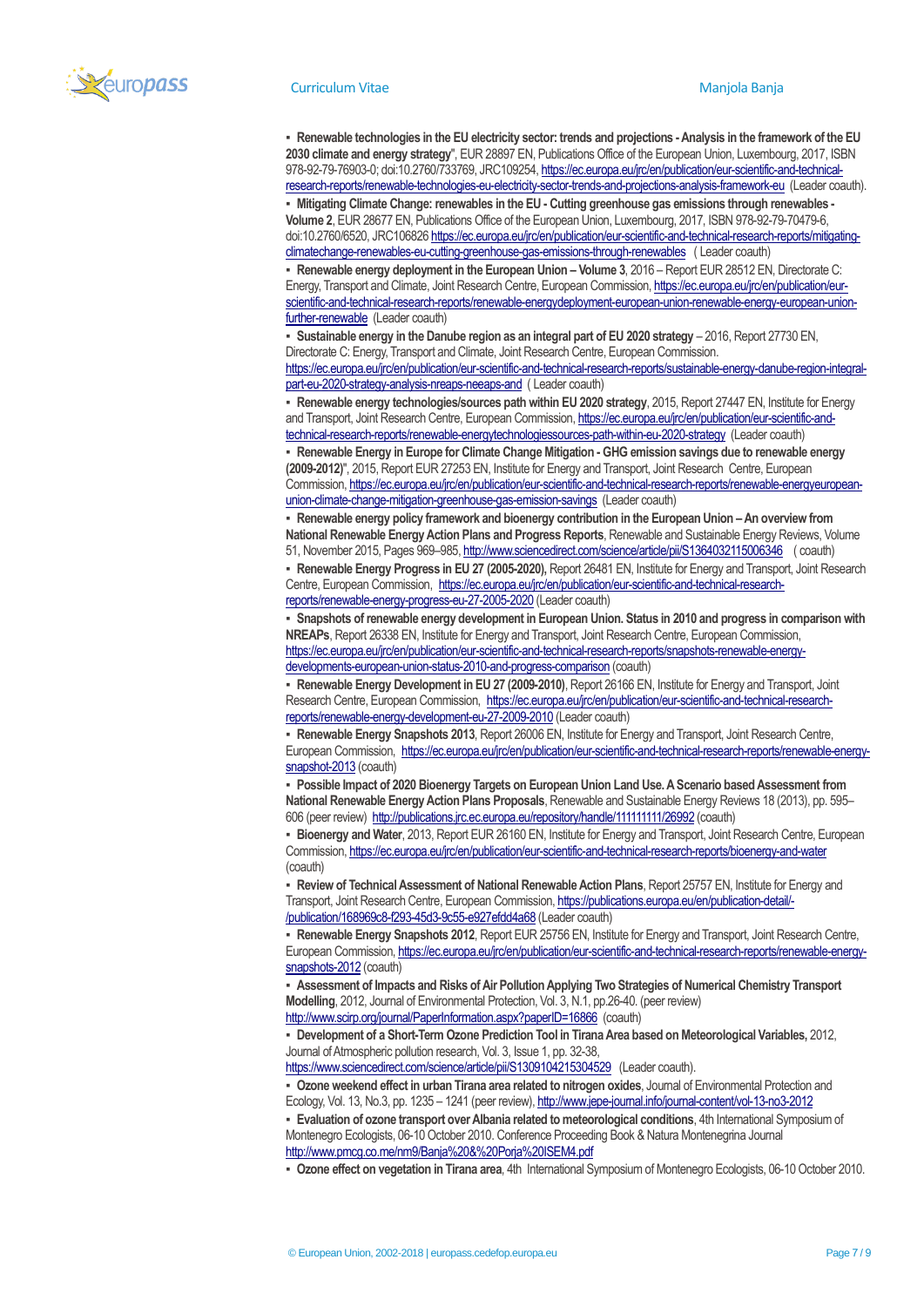

### **Curriculum Vitae Manjola Banja Banja Banja Banja Banja Banja Banja Banja Banja Banja Banja Banja Banja Banja B**

## Conference Proceeding Book & Natura Montenegrina Journal[, http://www.pmcg.co.me/natura](http://www.pmcg.co.me/natura-web/NATURA%2010/Banja_%26_Laska_NM10.pdf)[web/NATURA%2010/Banja\\_%26\\_Laska\\_NM10.pdf](http://www.pmcg.co.me/natura-web/NATURA%2010/Banja_%26_Laska_NM10.pdf)

▪ **Mapping air pollution in urban Tirana area using GIS**, International Conference "Spatial Data Infrastructure", 15-17 September 2010, Skopje-Macedonia. Conference proceeding Book, [https://www.oicrf.org/-/international-conference-on-spatial](https://www.oicrf.org/-/international-conference-on-spatial-data-infrastructure-2010)[data-infrastructure-2010](https://www.oicrf.org/-/international-conference-on-spatial-data-infrastructure-2010) , <http://www.oicrf.org/document.asp?ID=9527>

▪ **Comparing weekend and weekday ozone levels in Tirana area**, 7th International Conference on Air Quality-Science and Application (Air Quality 2009), 24 – 27 March 2009, Istanbul, Turkey, Proceeding Book and CD-ROM, University of Hertfordshire. ISBN: 978-1-905313-64-8 (peer review)

▪ **Statistical characteristics of ozone and NO<sup>2</sup> in Tirana area**, International Conference on Biological and Environmental Sciences, 26 – 29 September 2008, Tirana-Albania, Book of Abstracts, ISBN 978-99956-686-7-9.

▪ **Transport of ozone over Albania related to air circulation in different levels**, 10th Plinius International Conference on "Mediterranean Storms", 22-24 September 2008, Nicosia, Cyprus, CD-ROM and Abstract Book (peer review)

▪ **Evaluation of Air Quality in Tirana**",Proceeding of 5th Urban Air Quality Conference, UAQ 2005, March 29-31, Valencia (Spain)" (R.S.Sokhi, M.M.Millan and N.Moussiopulos editors), CD-ROM, ISBN I-898543-92-5, University of Hertfordshire.

▪ **Analyzing On-line Measurements of SO2 Pollution for Tirana City**, Air Pollution Processes in Regional Scale: Proceedings of the NATO Advanced Research Workshop, Kallithea, Halkidiki, Greece, 13 -15 June 2003, Published by Springer, ISBN 1402016263, 9781402016264

**Projects** 

- JRC Working Programme Project DETECT Scientific Officer (2021 now)
- JRC Working Programme Project IPPA Scientific Officer (2021-2022)
- JRC EDGAR Database –GHG emissions from agriculture Expert (2020-2021)
- German Environment Agency (UBA), HEAT GmbH Capacity Building for the Innovative Application of Energy-Efficient and Climate-Safe Technologies RACHP in Ukraine – Expert (February 2020)
- JRC Working Programme Work Package "Air and Climate in Western Balkans" (AC WB) Scientific Officer (2019-2020)
- JRC Working Programme Project "Renewable energies inside and outside the EU (REEU+)", Leader WPK "Monitoring Actual and Foreseeable Renewable Energy Deployment" (2012-2018)
- JRC Working Programme Project "Bioeconomy" –– Leader WPk "Bioenergy Assessment and Modelling", (2016-2018)
- JRC Working Programme "Development of the European Energy Efficiency Platform", Scientific Officer, (2015-2018)
- JRC Working Programme Project "Nexus perspectives for the Mediterranean region and Africa", Scientific Officer (2017- 2018)
- JRC Working Programme Project "ASBIO" Biomass Assessment Study, Scientific Officer, (2015-2016)
- JRC 'Scientific Support to the Danube Strategy' Initiative, Bioenergy Nexus Cluster, Scientific Officer, (2013 2016)
- EU CARDS Project" Implementation of the National Plan for Approximation of Environmental Legislation in Albania" Expert (2009-2010)
- S&T cooperation program Albania-Italy Project "Use of diffusive sampling monitoring for the evaluation and prevention of air pollution" – Coordinator/Expert (2008-2010)
- NATO SfP Project "Modelling system for emergency response to the release of harmful substances in the atmosphere" (MM5 and CAMx models) – Coordinator/Expert (2006-2009)
- World Bank Project "Disaster risk mitigation and adaptation" Expert (2008)
- World Bank/ISDR/WMO Project "Meteorological and hydrological information sharing status, needs, capacity building in South-East Europe" – Expert (2007)
- S&T cooperation program Albania-Italy Project "Environmental isotopic composition of precipitations and their application in the climate change" – Expert (2005-2007)
- Science & Technology cooperation program Albania-Greece Project "Influence of meteorological elements in the air pollutants transport in the atmosphere" – Coordinator/Expert (2005-2007)
- UNESCO/IOC Project "Adriatic Sea integrated coastal areas and river basin management: System pilot project-extension", ADRICOSM-EXT – Expert (2005-2007)
- Albanian Ministry of Environment, Forestry and Water Administration "Monitoring Air Quality in Albania" Coordinator/Expert (2005-2009)
- ISMAR/CNR Project "Study of environmental conditions of the industrial area of Porto-Romano, Maritime system" Coordinator/Expert (2005-2006)
- **WMO Project "Country Level Disaster Prevention and Mitigation Program" Expert (2006)**
- WMO Pilot Project "Development and upgrade of hydrometeorological information and forecasting system for Sava River Basin" – Coordinator/Expert (2004-2006)
- European Commission Project "Albania Environmental Legislation and Planning" (Reference no. Europe Aid/118904/C/SV/AL), ELPA – Expert (2005)
- **· UNESCO/GWP-Med/INWEB/Zinke Environment Consulting Internationally Shared Surface Water Bodies in the Balkan** Region, Characteristics and state of policies of River basins – Expert (2004)
- EC, PECO Program Project/ CNR Italy "South European cycle of air pollutants" (SECAP) Coordinator/Expert (1995-1996)

Presentations / Posters/ Briefs

**• How to handle ammonia abatement measures in AgrEE tool, TAIEX-EIR Workshop on Ammonia reducing technology &** measures: how to include the reduction effect in the national emission inventory and projections, 16 November 2021, online, <https://webgate.ec.europa.eu/TMSWebRestrict/resources/js/app/#/library/detail/81159>